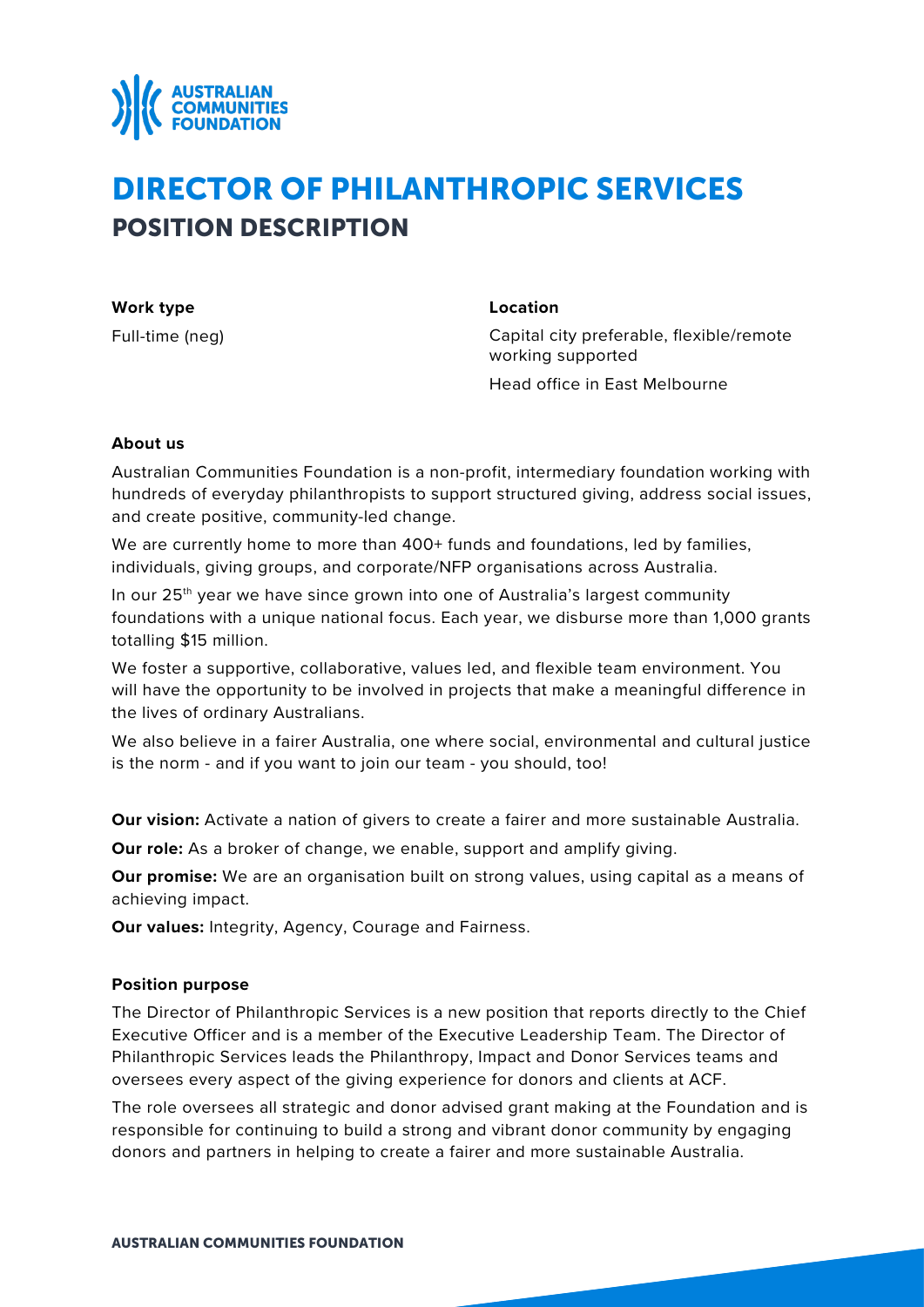Likewise, the role also oversees the continued development of our Impact Framework, including all aspects of monitoring, evaluation and learning.

The Director of Philanthropic Services is a key member of the Executive Leadership team, has regular interaction with the Board and its various sub-committees and supports the Philanthropy and Impact Committee.

# **Direct reports**

Team of eight with three direct reports:

- Philanthropy and Engagement Lead (three direct reports)
- Donor Services Manager (one direct report)
- Head of Impact (one direct report)

# **Accountability**

This position reports to the Chief Executive Officer.

# **The successful applicant**

As someone who is an outstanding leader you are passionate about managing people and helping your team, their clients and the organisation achieve maximum impact through strategic and effective giving.

You are passionate about social and environmental justice, and you seek to use your influence to move capital to where it can be most effective in redressing inequity. You also have a deep commitment to the importance of respectfully guiding people and organisations on their giving journey. The prioritisation of diverse voices and lived experience is fundamental to the way you work.

You are an experienced public speaker and facilitator, and you relish finding and amplifying the work of Australia's most effective changemakers.

You thrive in a team-based environment, lead by example and are not afraid to roll up your sleeves. You take initiative when required and enjoy solving problems.

You are committed to building strong relationships with your team, your colleagues and internal and external stakeholders. You have strong values and bring a positive and supportive attitude to your work.

You understand that as a senior leader, the culture you promote, and build is the culture people experience.

You have strategic nous and enjoy working closely with the CEO, the Board and the Executive Leadership Team to develop, deliver and measure progress against strategy.

Relevant professional experience is essential. Experience in the for-purpose sector will be highly regarded.

### **Key responsibilities**

The primary responsibility of the Director Philanthropic Services is to continue to develop and grow Australia's most innovative and progressive philanthropic services team to ensure that ACF donors (Funds) and clients (Trusts, Foundations and Corporates) receive optimum support to achieve their philanthropic intentions.

#### AUSTRALIAN COMMUNITIES FOUNDATION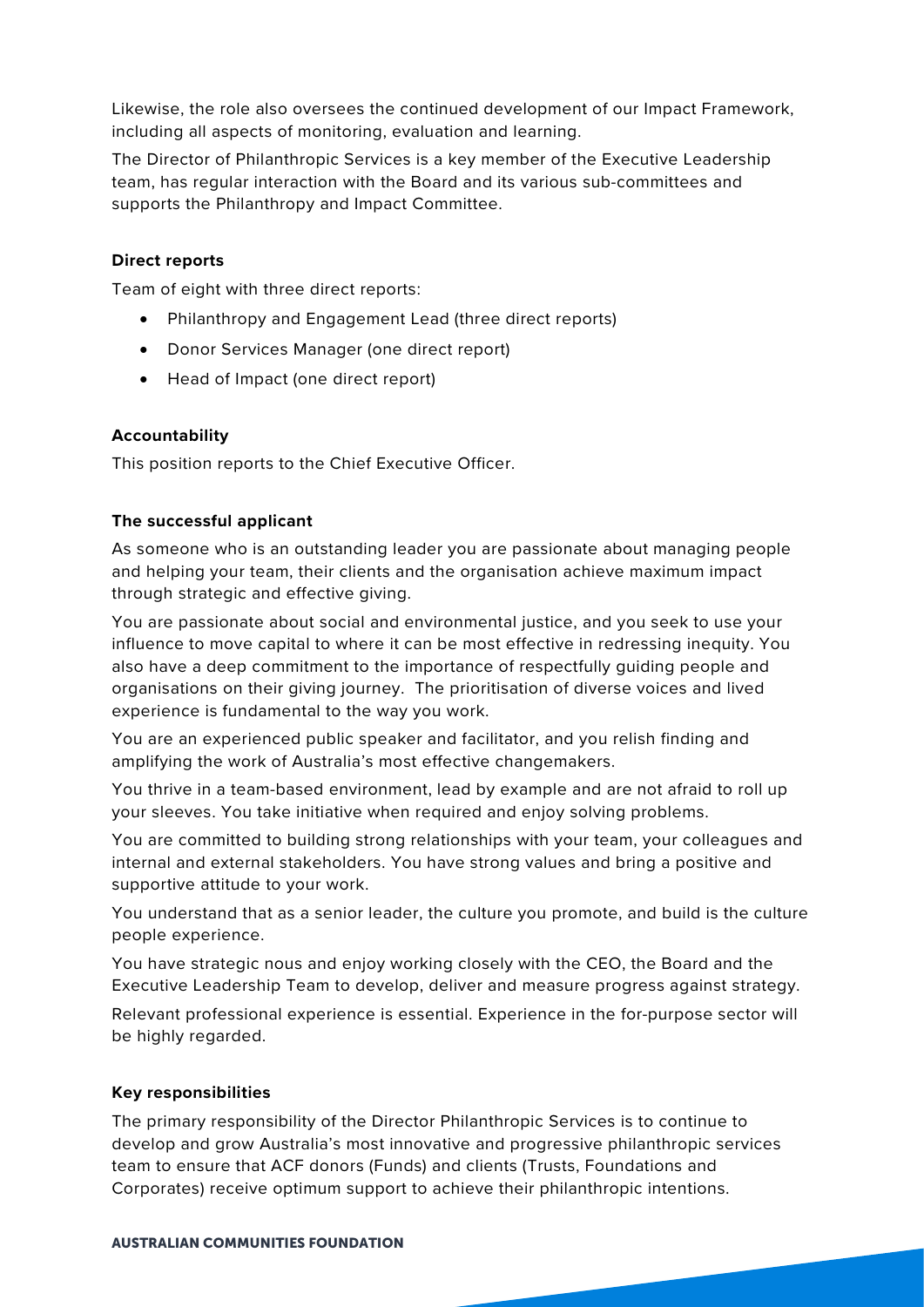It is the responsibility of the Director of Philanthropic Services to:

- Oversee all discretionary and donor-advised grant making
- Oversee the growth and development of the Foundation's programmatic grant making (Impact Fund and National Crisis Response Fund)
- Oversee the growth and development of ACF's advisory services (Foundation Support Services) to ensure the delivery of an outstanding and values-aligned client experience
- Oversee the development of strategic partnerships aligned with ACF's strategy
- Oversee the continued growth and development of the philanthropic and community engagement program
- Oversee the continued development and implementation of the ACF Impact Framework, including monitoring and evaluation of grantmaking
- Deliver an ambitious multi-horizon strategic plan in the areas of philanthropic services as a member of the Executive Leadership Team
- Develop the capacity and capability of the organisation as it doubles in size over 3-5 years, as a member of the Executive Leadership Team
- Work closely with the Chair of the Philanthropy and Impact Committee to enable and support the Board's engagement in the work of the Foundation.

# **Detailed responsibilities**

### *Community of Donors*

- Oversee all elements of fund administration and donor care, supported by the Donor Services Manager
- Oversee and lead the support for individual donors and fee-for-service (FFS) clients to develop and enact their philanthropic objectives through strategic advice
- Oversee and lead the continued development and enhancement of the design and delivery of the Foundation's donor experience
- Oversee the Foundation's grantmaking compliance
- Oversee the strategic philanthropic and community engagement program

# *Client Services*

- Work closely with the Head of Engagement to continue to develop and implement the strategic development and delivery of the Business Development (BD) work at the Foundation
- Consult on and assist with the design and delivery of the fee-for-service program of work as required
- Ensure that all clients receive a high quality service from the philanthropic services team

*Board and Committee Engagement* 

#### AUSTRALIAN COMMUNITIES FOUNDATION